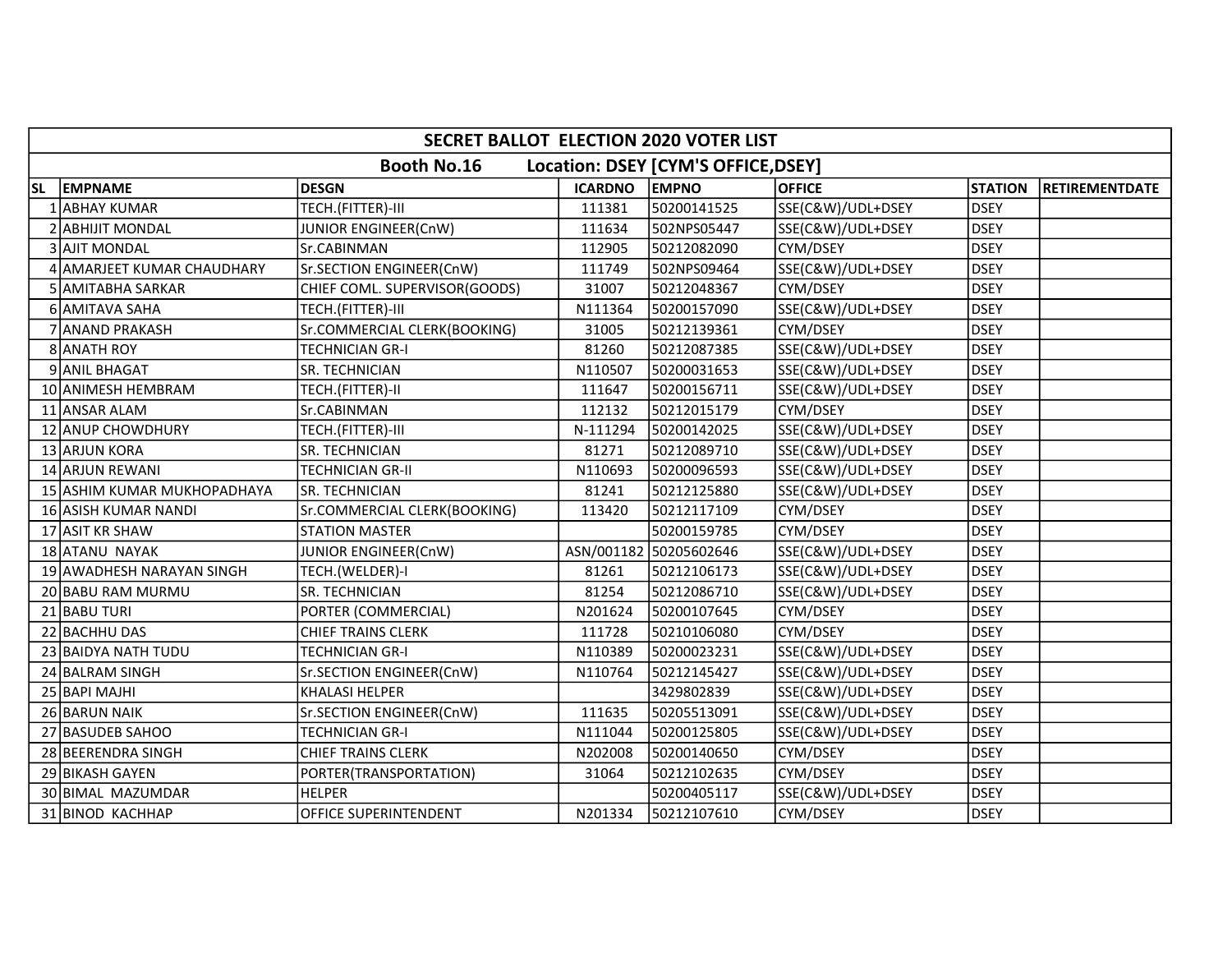|           | SECRET BALLOT ELECTION 2020 VOTER LIST |                               |                |                                     |                   |                |                       |  |  |
|-----------|----------------------------------------|-------------------------------|----------------|-------------------------------------|-------------------|----------------|-----------------------|--|--|
|           |                                        | Booth No.16                   |                | Location: DSEY [CYM'S OFFICE, DSEY] |                   |                |                       |  |  |
| <b>SL</b> | <b>EMPNAME</b>                         | <b>DESGN</b>                  | <b>ICARDNO</b> | <b>EMPNO</b>                        | <b>OFFICE</b>     | <b>STATION</b> | <b>RETIREMENTDATE</b> |  |  |
|           | 32 BINOD MAJHI                         | <b>TECHNICIAN GR-II</b>       | N110969        | 50200102325                         | SSE(C&W)/UDL+DSEY | <b>DSEY</b>    |                       |  |  |
|           | 33 BISHNU MUNDA                        | <b>TECHNICIAN GR-I</b>        | N110451        | 50200052309                         | SSE(C&W)/UDL+DSEY | <b>DSEY</b>    |                       |  |  |
|           | 34 BISHWANATH PRASAD                   | <b>TECHNICIAN GR-I</b>        | 81176          | 50212120224                         | SSE(C&W)/UDL+DSEY | <b>DSEY</b>    |                       |  |  |
|           | 35 BISWAJIT DASH                       | <b>TECHNICIAN GR-I</b>        | N110400        | 50200023220                         | SSE(C&W)/UDL+DSEY | <b>DSEY</b>    |                       |  |  |
|           | 36 BISWAJIT META                       | Sr.CABINMAN                   | N200400        | 50212129215                         | CYM/DSEY          | <b>DSEY</b>    |                       |  |  |
|           | 37 BRIJ NANDAN SINGH                   | CHIEF COMMERCIAL CLERK        | 30624          | 50212098322                         | CYM/DSEY          | <b>DSEY</b>    |                       |  |  |
|           | 38 BROJEN TUDU                         | TECH.(WELDER)-I               | 82392          | 50200012506                         | SSE(C&W)/UDL+DSEY | <b>DSEY</b>    |                       |  |  |
|           | 39 CHANDRA NARAYAN HEMBROM             | SR. TECHNICIAN                | 81259          | 50212089692                         | SSE(C&W)/UDL+DSEY | <b>DSEY</b>    |                       |  |  |
|           | 40 CHANDUHEMBRAM                       | SR. TECHNICIAN                | 81154          | 50212106239                         | SSE(C&W)/UDL+DSEY | <b>DSEY</b>    |                       |  |  |
|           | 41 CHIRANJIT GHOSH                     | <b>SHUNT MAN</b>              | 111117         | 3429800473                          | CYM/DSEY          | <b>DSEY</b>    |                       |  |  |
|           | 42 D K YADAV                           | <b>STATION MANAGER-NG</b>     | N201326        | 50212137261                         | CYM/DSEY          | <b>DSEY</b>    |                       |  |  |
|           | 43 DAROGI MONDAL                       | <b>TECHNICIAN GR-I</b>        | N110462        | 50200057307                         | SSE(C&W)/UDL+DSEY | <b>DSEY</b>    |                       |  |  |
|           | 44 DEBASIS MOITRA                      | COMMERCIAL SUPERVISOR (GOODS) | 30563          | 50212080950                         | CYM/DSEY          | <b>DSEY</b>    |                       |  |  |
|           | 45 DEBASISH BHADRA                     | POINTSMAN-A                   | T-00199        | 50714401065                         | CYM/DSEY          | <b>DSEY</b>    |                       |  |  |
|           | 46 DEEPAK EKKA                         | Sr.SECTION ENGINEER(CnW)      | N111487        | 50216000006                         | SSE(C&W)/UDL+DSEY | <b>DSEY</b>    |                       |  |  |
|           | 47 DEVENDRA SINGH                      | TECH.(C-W)-III                | N111364        | 50200141537                         | SSE(C&W)/UDL+DSEY | <b>DSEY</b>    |                       |  |  |
|           | 48 DEVI DEV                            | TECH.(WELDER)-I               | 81205          | 50212103160                         | SSE(C&W)/UDL+DSEY | <b>DSEY</b>    |                       |  |  |
|           | 49 DHANLOK NARAYAN                     | KHALASI HELPER                | 1118017        | 50714403678                         | SSE(C&W)/UDL+DSEY | <b>DSEY</b>    |                       |  |  |
|           | 50 DILIP KUMAR SAH                     | <b>Sr.TRAINS CLERK</b>        |                | 15410040122                         | CYM/DSEY          | <b>DSEY</b>    |                       |  |  |
|           | 51 DIPANKAR HALDAR                     | <b>TECHNICIAN GR-I</b>        | N110476        | 50212144149                         | SSE(C&W)/UDL+DSEY | <b>DSEY</b>    |                       |  |  |
|           | 52 DUKHA                               | <b>TECHNICIAN GR-I</b>        | 81253          | 50212118175                         | SSE(C&W)/UDL+DSEY | <b>DSEY</b>    |                       |  |  |
|           | 53 DURGADAS BANERJEE                   | Sr.SECTION ENGINEER(CnW)      | 82396          | 50204801192                         | SSE(C&W)/UDL+DSEY | <b>DSEY</b>    |                       |  |  |
|           | 54 GADDAM BHAGAWAN                     | <b>SHUNT MAN</b>              | 111751         | 50212122439                         | CYM/DSEY          | <b>DSEY</b>    |                       |  |  |
|           | 55 GAJENDRA KUMAR RAY                  | KHALASI(MULTI PURPOSE)        | N111384        | 50200041919                         | SSE(C&W)/UDL+DSEY | <b>DSEY</b>    |                       |  |  |
|           | 56 GAUTAM KUMAR GUPTA                  | TECH.(C-W)-III                | N111492        | 502N0003266                         | SSE(C&W)/UDL+DSEY | <b>DSEY</b>    |                       |  |  |
|           | 57 GIRISH CHANDRA MISHRA               | SR. TECHNICIAN                | 81151          | 50212106094                         | SSE(C&W)/UDL+DSEY | <b>DSEY</b>    |                       |  |  |
|           | 58 GOHON RAM                           | Sr.CABINMAN                   | 111871         | 50212005710                         | CYM/DSEY          | <b>DSEY</b>    |                       |  |  |
|           | 59 GOUTAM KUMAR DAS                    | COMMERCIAL SUPERVISOR         | 30717          | 50212090396                         | CYM/DSEY          | <b>DSEY</b>    |                       |  |  |
|           | 60 GURUDAS KISKU                       | Sr.SECTION ENGINEER(CnW)      | N111117        | 50200096180                         | SSE(C&W)/UDL+DSEY | <b>DSEY</b>    |                       |  |  |
|           | 61 GURUPADA SARKAR                     | <b>CHIEF TRAINS CLERK</b>     | N201332        | 50212103214                         | CYM/DSEY          | <b>DSEY</b>    |                       |  |  |
|           | 62 HARISH CHANDRA SINGH                | Sr.CABINMAN                   | N200294        | 50212129239                         | CYM/DSEY          | <b>DSEY</b>    |                       |  |  |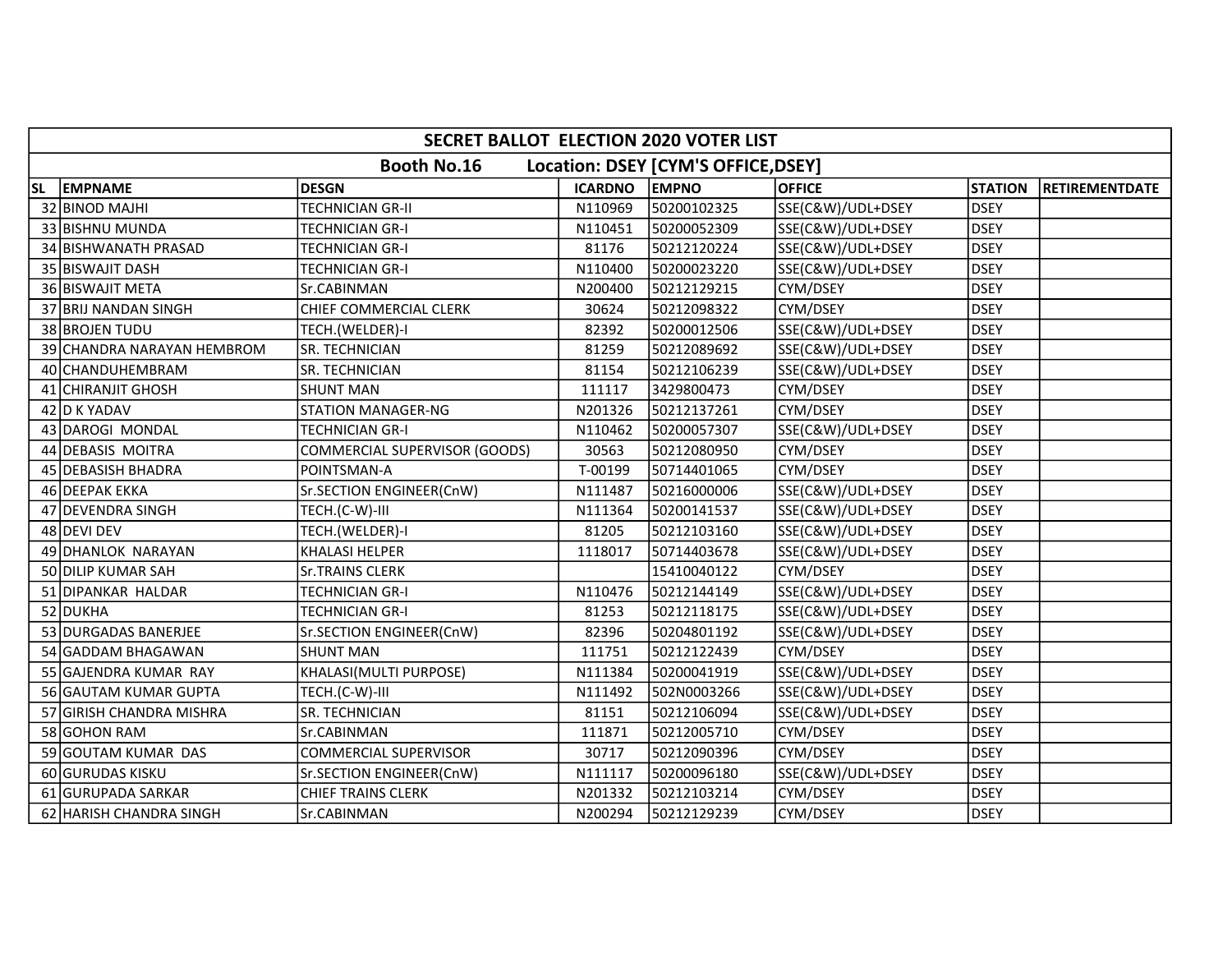| SECRET BALLOT ELECTION 2020 VOTER LIST |                           |                               |                       |                                     |                   |                |                       |  |
|----------------------------------------|---------------------------|-------------------------------|-----------------------|-------------------------------------|-------------------|----------------|-----------------------|--|
|                                        |                           | <b>Booth No.16</b>            |                       | Location: DSEY [CYM'S OFFICE, DSEY] |                   |                |                       |  |
| <b>SL</b>                              | <b>EMPNAME</b>            | <b>DESGN</b>                  | <b>ICARDNO</b>        | <b>EMPNO</b>                        | <b>OFFICE</b>     | <b>STATION</b> | <b>RETIREMENTDATE</b> |  |
|                                        | 63 HARSHWARDHAN SINGH     | TECH.(FITTER)-III             | N111363               | 50200141586                         | SSE(C&W)/UDL+DSEY | <b>DSEY</b>    |                       |  |
|                                        | 64 INDRAJEET KUMAR SINGH  | PORTER(TRANSPORTATION)        | 111115                | 50200408233                         | CYM/DSEY          | <b>DSEY</b>    |                       |  |
|                                        | 65 INDRAJIT MAJI          | <b>HELPER</b>                 |                       | ASN/001191 50200406225              | SSE(C&W)/UDL+DSEY | <b>DSEY</b>    |                       |  |
|                                        | 66 INDRAJIT METE          | <b>TECHNICIAN GR-I</b>        | 100297                | 50212119362                         | SSE(C&W)/UDL+DSEY | <b>DSEY</b>    |                       |  |
|                                        | 67 JAGABONDHU MONDAL      | TECHNICIAN GR-I               | N111135               | 50211148342                         | SSE(C&W)/UDL+DSEY | <b>DSEY</b>    |                       |  |
|                                        | 68 JAGANNATH BARMAN       | TECHNICIAN GR-II              | N111024               | 50200122592                         | SSE(C&W)/UDL+DSEY | <b>DSEY</b>    |                       |  |
|                                        | 69 JAY PRAKASH            | TECH.(FITTER)-III             | N111369               | 50200142426                         | SSE(C&W)/UDL+DSEY | <b>DSEY</b>    |                       |  |
|                                        | 70 JITENDRA KUMAR         | TECHNICIAN GR-I               | 98037                 | 24810130032                         | SSE(C&W)/UDL+DSEY | <b>DSEY</b>    |                       |  |
|                                        | 71 JITENDRA SOREN         | TECHNICIAN GR-II              | N111377               | 50200156700                         | SSE(C&W)/UDL+DSEY | <b>DSEY</b>    |                       |  |
|                                        | 72 JOHN KERKETTA          | SR. TECHNICIAN                | N110392               | 50200059808                         | SSE(C&W)/UDL+DSEY | <b>DSEY</b>    |                       |  |
|                                        | 73 JYOTI PRASAD           | <b>STATION MASTER</b>         | 110869                | 502NPS05405                         | CYM/DSEY          | <b>DSEY</b>    |                       |  |
|                                        | 74 KALACHAND MATABBAR     | <b>SHUNT MAN</b>              |                       | 3429801574                          | CYM/DSEY          | <b>DSEY</b>    |                       |  |
|                                        | 75 KANCHAN MONDAL         | <b>KHALASI HELPER</b>         |                       | 3429802402                          | SSE(C&W)/UDL+DSEY | <b>DSEY</b>    |                       |  |
|                                        | 76 KARTICK CHANDRA MONDAL | Sr.CABIN MASTER               | 112438                | 50212015192                         | CYM/DSEY          | <b>DSEY</b>    |                       |  |
|                                        | 77 KM.MANJUSA MURMU       | <b>GATEKEEPER (TRANSPORT)</b> |                       | 50205630964                         | CYM/DSEY          | <b>DSEY</b>    |                       |  |
|                                        | 78 KOUSHIK SANFUI         | CHIEF COMMERCIAL CLERK        |                       | 3429801905                          | CYM/DSEY          | <b>DSEY</b>    |                       |  |
|                                        | 79 KRISHNA KUMAR DALAL    | TECHNICIAN GR-II              | N110530               | 50200106458                         | SSE(C&W)/UDL+DSEY | <b>DSEY</b>    |                       |  |
|                                        | 80 KUMARAN KUPPATI        | YARD MASTER                   | N-110508              | 50206F00165                         | CYM/DSEY          | <b>DSEY</b>    |                       |  |
|                                        | 81 KUNDAN HELA            | PORTER(TRANSPORTATION)        | N201468               | 50200113906                         | CYM/DSEY          | <b>DSEY</b>    |                       |  |
|                                        | 82 MADAN KUMAR SINGH      | SR. TECHNICIAN                | N100390               | 50200056212                         | SSE(C&W)/UDL+DSEY | <b>DSEY</b>    |                       |  |
|                                        | 83 MADAN MAJHI            | TECHNICIAN GR-I               | 81162                 | 50212089746                         | SSE(C&W)/UDL+DSEY | <b>DSEY</b>    |                       |  |
|                                        | 84 MAHADEB GOPE           | Sr.CABINMAN                   | 112442                | 50212120716                         | CYM/DSEY          | <b>DSEY</b>    |                       |  |
|                                        | 85 MAN MOHAN SINGH        | <b>HELPER</b>                 | ASN/001195 3429801971 |                                     | SSE(C&W)/UDL+DSEY | <b>DSEY</b>    |                       |  |
|                                        | 86 MANAS KUMAR SU         | Sr.SECTION ENGINEER(CnW)      | N110676               | 50206272654                         | SSE(C&W)/UDL+DSEY | <b>DSEY</b>    |                       |  |
|                                        | 87 MANASA BAGDI           | Sr.TECH(FITTER)               | 81242                 | 50212105934                         | SSE(C&W)/UDL+DSEY | <b>DSEY</b>    |                       |  |
|                                        | 88 MANESH CHANDRA GHOSH   | Sr.CABINMAN                   | 111736                | 50212102570                         | CYM/DSEY          | <b>DSEY</b>    |                       |  |
|                                        | 89 MANIK MONDAL           | <b>SHUNT MAN</b>              | 111981                | 50212127644                         | CYM/DSEY          | <b>DSEY</b>    |                       |  |
|                                        | 90 MANISH KUMAR           | TECH.(C-W)-III                |                       | ASN/001187 50200142384              | SSE(C&W)/UDL+DSEY | <b>DSEY</b>    |                       |  |
|                                        | 91 MANISH YADAV           | <b>TECHNICIAN GR-I</b>        | N111104               | 50210040095                         | SSE(C&W)/UDL+DSEY | <b>DSEY</b>    |                       |  |
|                                        | 92 MANOJ KUMAR            | TECH.(FITTER)-I               | N110528               | 50200063393                         | SSE(C&W)/UDL+DSEY | <b>DSEY</b>    |                       |  |
|                                        | 93 MANOJ KUMAR MANDAL     | TECH.(WELDER)-II              | 111643                | 50200170409                         | SSE(C&W)/UDL+DSEY | <b>DSEY</b>    |                       |  |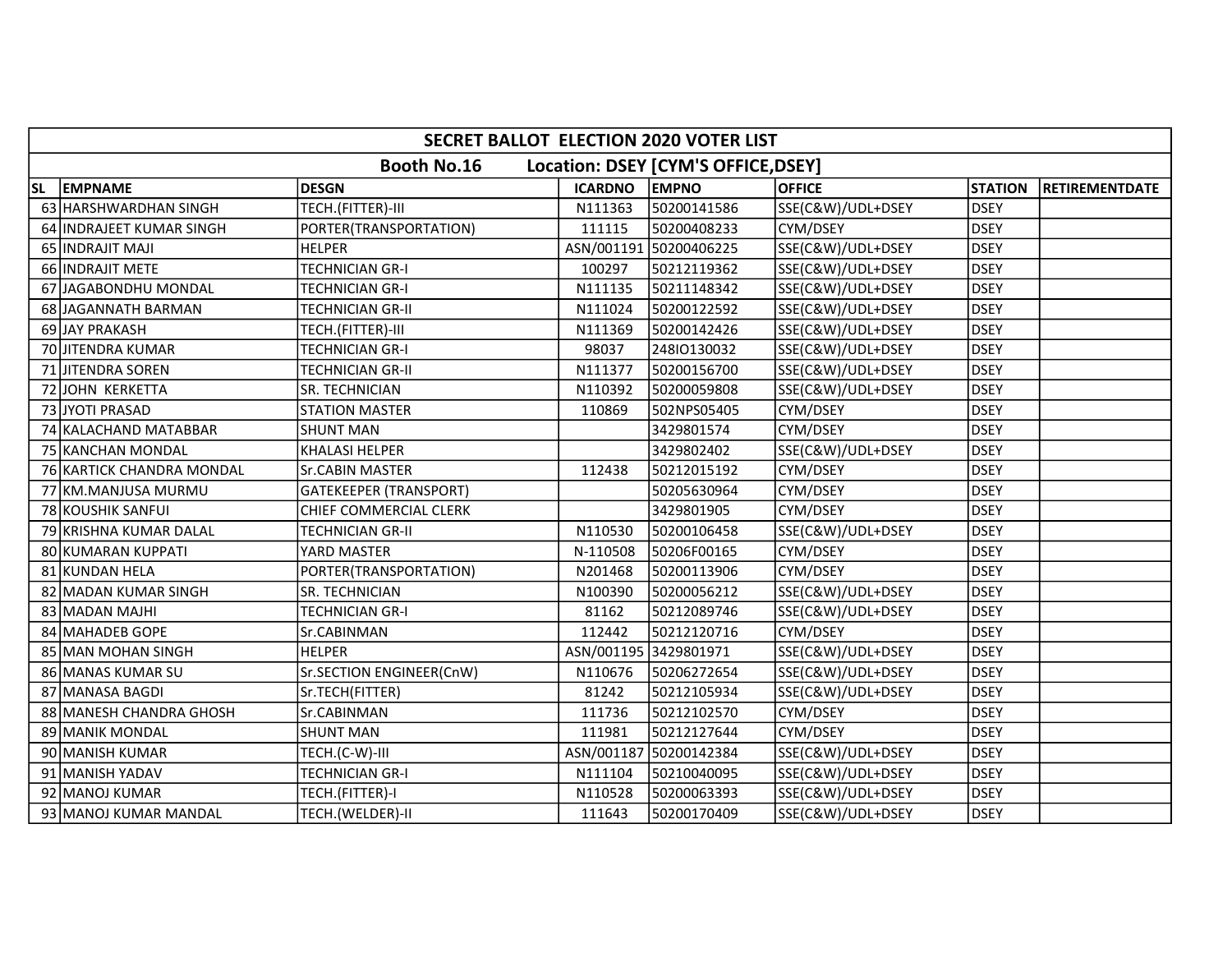|           | <b>SECRET BALLOT ELECTION 2020 VOTER LIST</b>             |                               |                       |                        |                   |                |                       |  |  |
|-----------|-----------------------------------------------------------|-------------------------------|-----------------------|------------------------|-------------------|----------------|-----------------------|--|--|
|           | <b>Booth No.16</b><br>Location: DSEY [CYM'S OFFICE, DSEY] |                               |                       |                        |                   |                |                       |  |  |
| <b>SL</b> | <b>EMPNAME</b>                                            | <b>DESGN</b>                  | <b>ICARDNO</b>        | <b>EMPNO</b>           | <b>OFFICE</b>     | <b>STATION</b> | <b>RETIREMENTDATE</b> |  |  |
|           | 94 MANTU PRASAD BURNWAL                                   | <b>HELPER</b>                 | 12952                 | 18729801734            | SSE(C&W)/UDL+DSEY | <b>DSEY</b>    |                       |  |  |
|           | 95 MD AALIM                                               | <b>OFFICE SUPERINTENDENT</b>  | N110445               | 50212031290            | SSE(C&W)/UDL+DSEY | <b>DSEY</b>    |                       |  |  |
|           | 96 MD IRFAN KHAN                                          | <b>GATEKEEPER (TRANSPORT)</b> | N201665               | 50200127449            | CYM/DSEY          | <b>DSEY</b>    |                       |  |  |
|           | 97 MD SHAMIM                                              | SR. TECHNICIAN                | 81277                 | 50212106379            | SSE(C&W)/UDL+DSEY | <b>DSEY</b>    |                       |  |  |
|           | 98 MD. SADDAM ANSARI                                      | <b>HELPER</b>                 | 47359                 | 50714202975            | SSE(C&W)/UDL+DSEY | <b>DSEY</b>    |                       |  |  |
|           | 99 MINA DEVI                                              | <b>SAFAIWALA</b>              | N201331               | 50200114030            | CYM/DSEY          | <b>DSEY</b>    |                       |  |  |
|           | 100 MITHILESH KUMAR NONIYA                                | TECH.(C-W)-I                  |                       | ASN/001183 27304137061 | SSE(C&W)/UDL+DSEY | <b>DSEY</b>    |                       |  |  |
|           | 101 MUKESH KUMAR PANDIT                                   | TECH.(FITTER)-III             | 1118019               | 50714404495            | SSE(C&W)/UDL+DSEY | <b>DSEY</b>    |                       |  |  |
|           | 102 MUKESH KUMAR PASWAN                                   | TECH.(FITTER)-II              | N111542               | 50200174981            | SSE(C&W)/UDL+DSEY | <b>DSEY</b>    |                       |  |  |
|           | 103 MUKUL SINGHA                                          | <b>HELPER</b>                 |                       | 50200175018            | SSE(C&W)/UDL+DSEY | <b>DSEY</b>    |                       |  |  |
|           | 104 MULISHWAR HEMBRAM                                     | <b>KHALASI HELPER</b>         | ASN/001199 3429802028 |                        | SSE(C&W)/UDL+DSEY | <b>DSEY</b>    |                       |  |  |
|           | 105 MUNSHI PRASAD                                         | YARD MASTER                   | 112909                | 50212121241            | CYM/DSEY          | <b>DSEY</b>    |                       |  |  |
|           | 106 N K SUROJIT                                           | <b>TECHNICIAN GR-I</b>        | N110961               | 50200123948            | SSE(C&W)/UDL+DSEY | <b>DSEY</b>    |                       |  |  |
|           | 107 NARAYAN CHANDRA GHOSH                                 | <b>TECHNICIAN GR-I</b>        | N110962               | 50200123950            | SSE(C&W)/UDL+DSEY | <b>DSEY</b>    |                       |  |  |
|           | 108 NARENDRA PRASAD                                       | <b>KHALASI HELPER</b>         |                       | 3429802401             | SSE(C&W)/UDL+DSEY | <b>DSEY</b>    |                       |  |  |
|           | 109 NATHU BOURI                                           | <b>SHUNT MAN</b>              | 112913                | 50212113220            | CYM/DSEY          | <b>DSEY</b>    |                       |  |  |
|           | 110 NAYAN BADYAKAR                                        | PORTER (COMMERCIAL)           | N201471               | 50200107657            | CYM/DSEY          | <b>DSEY</b>    |                       |  |  |
|           | 111 NAYEEM KHAN                                           | Sr.CABINMAN                   | N200359               | 50212117894            | CYM/DSEY          | <b>DSEY</b>    |                       |  |  |
|           | 112 NAZIM HOSSAIN MONDAL                                  | SR. TECHNICIAN                | 81258                 | 50212037205            | SSE(C&W)/UDL+DSEY | <b>DSEY</b>    |                       |  |  |
|           | 113 NIRANJAN PAL                                          | CHIEF COMMERCIAL CLERK        | N30592                | 50212092125            | CYM/DSEY          | <b>DSEY</b>    |                       |  |  |
|           | 114 NISHITH KUMAR KHAN                                    | Sr.SECTION ENGINEER(CnW)      | N110569               | 50212109812            | SSE(C&W)/UDL+DSEY | <b>DSEY</b>    |                       |  |  |
|           | 115 PAGAL GHOSH                                           | <b>TECHNICIAN GR-I</b>        | 81191                 | 50212118746            | SSE(C&W)/UDL+DSEY | <b>DSEY</b>    |                       |  |  |
|           | 116 PALASH RANJAN PAUL                                    | <b>TECHNICIAN GR-I</b>        | N111191               | 50200130047            | SSE(C&W)/UDL+DSEY | <b>DSEY</b>    |                       |  |  |
|           | 117 PAPPU PRASAD                                          | <b>HELPER</b>                 | 11114423              | 50213003975            | SSE(C&W)/UDL+DSEY | <b>DSEY</b>    |                       |  |  |
|           | 118 PARIKSHIT YADAV                                       | TECH.(FITTER)-II              | 44205                 | 50714203457            | SSE(C&W)/UDL+DSEY | <b>DSEY</b>    |                       |  |  |
|           | 119 PARIMAL MONDAL                                        | CHIEF YARD MASTER             | 111722                | 50212094213            | CYM/DSEY          | <b>DSEY</b>    |                       |  |  |
|           | 120 PARIMAL SEN                                           | PORTER (COMMERCIAL)           | N201713               | 50200113943            | CYM/DSEY          | <b>DSEY</b>    |                       |  |  |
|           | 121 PARITOSH CHAKRABORTY                                  | Ch. OFFICE SUPERINTENDENT     | 81426                 | 50212032451            | SSE(C&W)/UDL+DSEY | <b>DSEY</b>    |                       |  |  |
|           | 122 PATIT PABAN SUTRADHAR                                 | Sr.CABINMAN                   | 111976                | 50212102428            | CYM/DSEY          | <b>DSEY</b>    |                       |  |  |
|           | 123 PERMESHWAR MANDAL                                     | SHUNT MAN                     | N200552               | 50200004509            | CYM/DSEY          | <b>DSEY</b>    |                       |  |  |
|           | 124 PRABHAT RANJAN                                        | TECH.(WELDER)-I               | N110394               | 50200057228            | SSE(C&W)/UDL+DSEY | <b>DSEY</b>    |                       |  |  |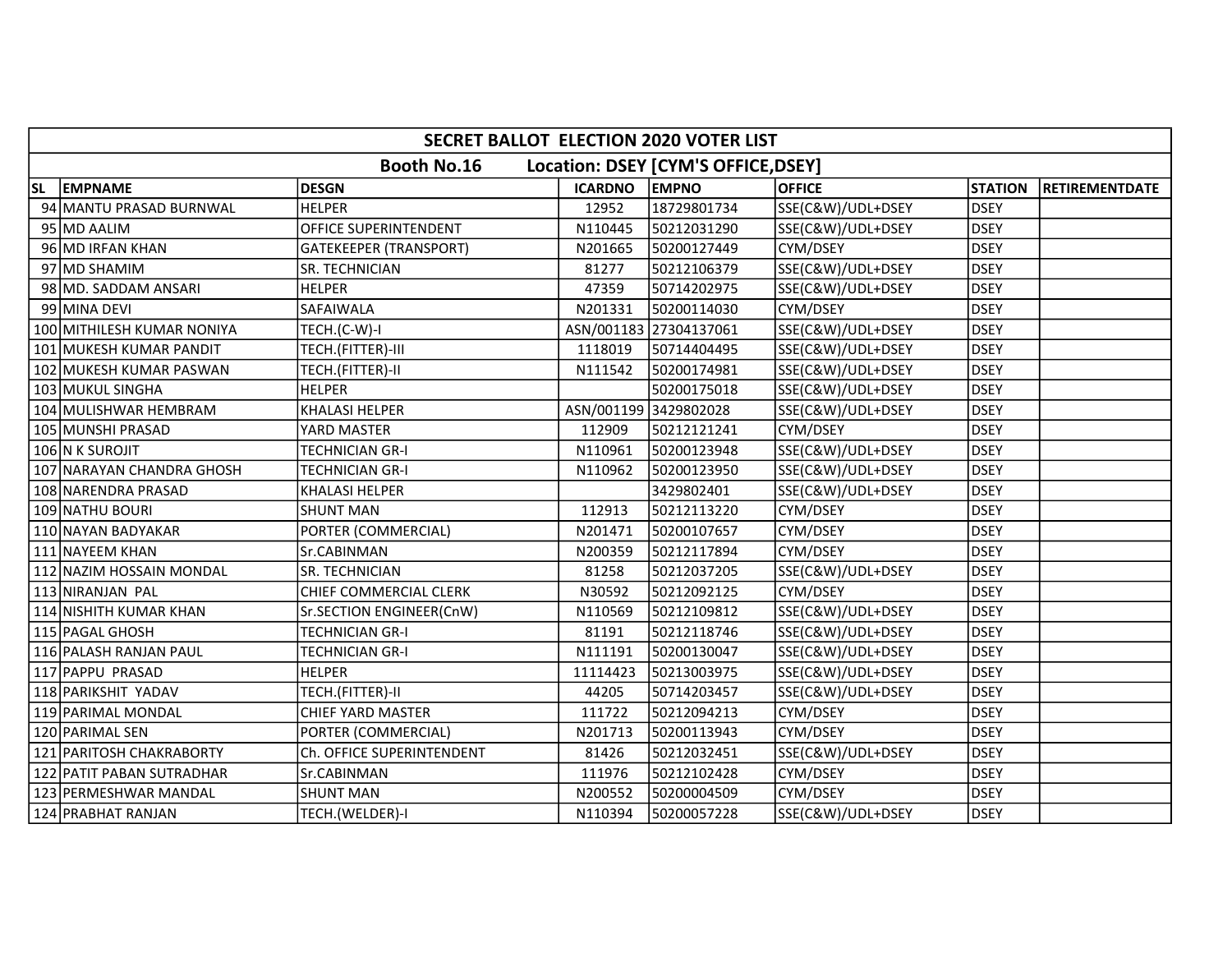|           | <b>SECRET BALLOT ELECTION 2020 VOTER LIST</b> |                               |                |                                     |                   |                |                |  |  |
|-----------|-----------------------------------------------|-------------------------------|----------------|-------------------------------------|-------------------|----------------|----------------|--|--|
|           |                                               | <b>Booth No.16</b>            |                | Location: DSEY [CYM'S OFFICE, DSEY] |                   |                |                |  |  |
| <b>SL</b> | <b>EMPNAME</b>                                | <b>DESGN</b>                  | <b>ICARDNO</b> | <b>EMPNO</b>                        | <b>OFFICE</b>     | <b>STATION</b> | RETIREMENTDATE |  |  |
|           | 125 PRADHAN SUNDI                             | TECHNICIAN GR-II              | N111539        | 50200170173                         | SSE(C&W)/UDL+DSEY | <b>DSEY</b>    |                |  |  |
|           | 126 PRADIP DHAKI                              | TECHNICIAN GR-I               | N111134        | 50200123912                         | SSE(C&W)/UDL+DSEY | <b>DSEY</b>    |                |  |  |
|           | 127 PRADIP KUMAR SAHA                         | TECH.(FITTER)-II              | N110696        | 50200111430                         | SSE(C&W)/UDL+DSEY | <b>DSEY</b>    |                |  |  |
|           | 128 PRADIP KUMAR YADAV.                       | <b>SHUNT MAN</b>              |                | 3429801644                          | CYM/DSEY          | <b>DSEY</b>    |                |  |  |
|           | 129 PRAMOD KUMAR                              | Sr.SECTION ENGINEER(CnW)      | N110518        | 50216010748                         | SSE(C&W)/UDL+DSEY | <b>DSEY</b>    |                |  |  |
|           | 130 PRAN PRGANA HEMBROM                       | CHIEF COML. SUPERVISOR(GOODS) | 30571          | 50212073829                         | CYM/DSEY          | <b>DSEY</b>    |                |  |  |
|           | 131 PRASANTA GORAI                            | JUNIOR ENGINEER(CnW)          | N111011        | 50209820450                         | SSE(C&W)/UDL+DSEY | <b>DSEY</b>    |                |  |  |
|           | 132 PRASANTA KUMAR PAL                        | Sr.SECTION ENGINEER(CnW)      | N111048        | 50200133188                         | SSE(C&W)/UDL+DSEY | <b>DSEY</b>    |                |  |  |
|           | 133 PREM SHANKAR MAHTO                        | <b>HELPER</b>                 | 1118016        | 12221211190                         | SSE(C&W)/UDL+DSEY | <b>DSEY</b>    |                |  |  |
|           | 134 PRINS KUMAR                               | <b>TECHNICIAN GR-I</b>        | N111027        | 50200125714                         | SSE(C&W)/UDL+DSEY | <b>DSEY</b>    |                |  |  |
|           | 135 PRIYANKA BOSE                             | <b>COMMERCIAL CLERK</b>       | N303319        | 50200062911                         | CYM/DSEY          | <b>DSEY</b>    |                |  |  |
|           | 136 PROSENJIT BAIN                            | <b>SHUNT MAN</b>              | 111243         | 3429800862                          | CYM/DSEY          | <b>DSEY</b>    |                |  |  |
|           | 137 PUSHPA DEVI                               | SAFAIWALA                     | N200489        | 50200015118                         | CYM/DSEY          | <b>DSEY</b>    |                |  |  |
|           | 138 RABISH KUMAR                              | JUNIOR ENGINEER(CnW)          | N110904        | 50205AC0269                         | SSE(C&W)/UDL+DSEY | <b>DSEY</b>    |                |  |  |
|           | 139 RAHUL KUMAR RANJAN                        | TECH.(FITTER)-III             | 111645         | 50200640580                         | SSE(C&W)/UDL+DSEY | <b>DSEY</b>    |                |  |  |
|           | 140 RAJ KISHORE SINGH                         | TECH.(FITTER)-I               | N111114        | 50200063381                         | SSE(C&W)/UDL+DSEY | <b>DSEY</b>    |                |  |  |
|           | 141 RAJ KUMAR                                 | <b>TECHNICIAN GR-I</b>        | N110559        | 50200089217                         | SSE(C&W)/UDL+DSEY | <b>DSEY</b>    |                |  |  |
|           | 142 RAJ KUMAR HARI                            | <b>SHUNT MAN</b>              |                | 50212082521                         | CYM/DSEY          | <b>DSEY</b>    |                |  |  |
|           | 143 RAJ KUMAR RAM                             | <b>STATION MASTER</b>         | 111114         | 502NPS07833                         | CYM/DSEY          | <b>DSEY</b>    |                |  |  |
|           | 144 RAJENDRA PRASAD                           | SR. TECHNICIAN                | 81232          | 50212075462                         | SSE(C&W)/UDL+DSEY | <b>DSEY</b>    |                |  |  |
|           | 145 RAJESH KR PRASAD                          | SR. TECHNICIAN                | 81155          | 50212116877                         | SSE(C&W)/UDL+DSEY | <b>DSEY</b>    |                |  |  |
|           | 146 RAJESH KUMAR RAJAK                        | Sr.CABINMAN                   | 112448         | 50212127620                         | CYM/DSEY          | <b>DSEY</b>    |                |  |  |
|           | 147 RAJESH KUMAR SINGH                        | SR. TECHNICIAN                | N110398        | 50200057204                         | SSE(C&W)/UDL+DSEY | <b>DSEY</b>    |                |  |  |
|           | 148 RAJESH PRASAD                             | <b>TECHNICIAN GR-I</b>        | N110007        | 50200059729                         | SSE(C&W)/UDL+DSEY | <b>DSEY</b>    |                |  |  |
|           | 149 RAJESHWAR TUDU                            | TECH.(FITTER)-II              | N111387        | 50200147291                         | SSE(C&W)/UDL+DSEY | <b>DSEY</b>    |                |  |  |
|           | 150 RAJMANI DAS                               | PORTER(TRANSPORTATION)        | N201623        | 50200108376                         | CYM/DSEY          | <b>DSEY</b>    |                |  |  |
|           | 151 RAKESH KUMAR                              | <b>STATION MANAGER-NG</b>     | N201620        | 50200104589                         | CYM/DSEY          | <b>DSEY</b>    |                |  |  |
|           | 152 RAKESH KUMAR RAJAK                        | <b>CHIEF TRAINS CLERK</b>     |                | ASN/001256 50200140648              | CYM/DSEY          | <b>DSEY</b>    |                |  |  |
|           | 153 RAKESH KUMAR SINGH                        | PORTER(TRANSPORTATION)        | T-00196        | 50200404740                         | CYM/DSEY          | <b>DSEY</b>    |                |  |  |
|           | 154 RAKESH PANDEY                             | <b>Sr.TRAINS CLERK</b>        | T-00197        | 3429801751                          | CYM/DSEY          | <b>DSEY</b>    |                |  |  |
|           | 155 RAM ASHISH BHAGAT                         | PORTER(TRANSPORTATION)        |                | 50200408268                         | CYM/DSEY          | <b>DSEY</b>    |                |  |  |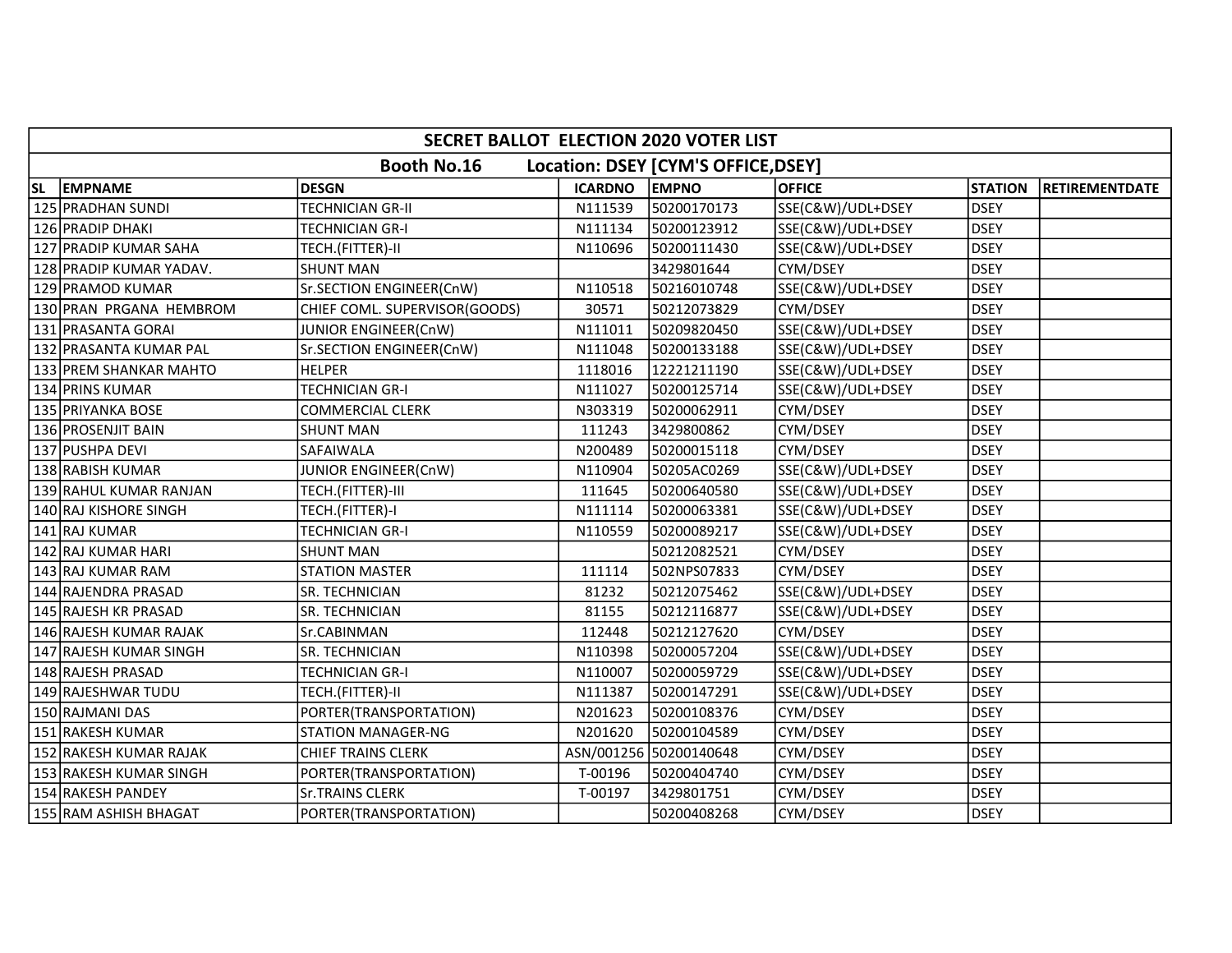|           | SECRET BALLOT ELECTION 2020 VOTER LIST |                              |                |                                     |                   |                |                       |  |  |
|-----------|----------------------------------------|------------------------------|----------------|-------------------------------------|-------------------|----------------|-----------------------|--|--|
|           |                                        | <b>Booth No.16</b>           |                | Location: DSEY [CYM'S OFFICE, DSEY] |                   |                |                       |  |  |
| <b>SL</b> | <b>EMPNAME</b>                         | <b>DESGN</b>                 | <b>ICARDNO</b> | <b>EMPNO</b>                        | <b>OFFICE</b>     | <b>STATION</b> | <b>RETIREMENTDATE</b> |  |  |
|           | 156 RAMESH KUMAR SINGH                 | TECH.(FITTER)-III            | N111360        | 50200142414                         | SSE(C&W)/UDL+DSEY | <b>DSEY</b>    |                       |  |  |
|           | 157 RANJAY KUMAR TIWARI                | TECH.(FITTER)-I              | N110533        | 50200062340                         | SSE(C&W)/UDL+DSEY | <b>DSEY</b>    |                       |  |  |
|           | 158 RANJIT MUKHERJEE                   | SR. TECHNICIAN               | 81262          | 50212125878                         | SSE(C&W)/UDL+DSEY | <b>DSEY</b>    |                       |  |  |
|           | 159 RATAN BISWAS                       | TECH.(WELDER)-II             |                | ASN/001189 502TR100009              | SSE(C&W)/UDL+DSEY | <b>DSEY</b>    |                       |  |  |
|           | 160 RAUSHAN KUMAR                      | TECHNICIAN GR-I              | N111045        | 50200125799                         | SSE(C&W)/UDL+DSEY | <b>DSEY</b>    |                       |  |  |
|           | 161 REJAUL KARIM                       | <b>HELPER</b>                | N111545        | 50200179632                         | SSE(C&W)/UDL+DSEY | <b>DSEY</b>    |                       |  |  |
|           | 162 RISHIKESH KHAN                     | TECHNICIAN GR-I              | N111189        | 50200123961                         | SSE(C&W)/UDL+DSEY | <b>DSEY</b>    |                       |  |  |
|           | 163 RITESH KUMAR                       | TECH.(FITTER)-I              |                | ASN/001185 50714106952              | SSE(C&W)/UDL+DSEY | <b>DSEY</b>    |                       |  |  |
|           | 164 ROCKY DUTTA                        | TECHNICIAN GR-II             | 110848         | 502NPS07497                         | SSE(C&W)/UDL+DSEY | <b>DSEY</b>    |                       |  |  |
|           | 165 RUNA DEY                           | Sr.COMMERCIAL CLERK(BOOKING) | N30186         | 50212117353                         | CYM/DSEY          | <b>DSEY</b>    |                       |  |  |
|           | 166 SACHINDRA KUMAR SINGH              | YARD MASTER                  | N-110428       | 50250604107                         | CYM/DSEY          | <b>DSEY</b>    |                       |  |  |
|           | 167 SAHALAM ALI SHAIKH                 | <b>SHUNT MAN</b>             |                | 502NPS10337                         | CYM/DSEY          | <b>DSEY</b>    |                       |  |  |
|           | 168 SAJAN KUMAR                        | <b>SHUNT MAN</b>             | 111747         | 50212129185                         | CYM/DSEY          | <b>DSEY</b>    |                       |  |  |
|           | 169 SANAT BAPARI                       | PORTER (COMMERCIAL)          | N201469        | 50200113840                         | CYM/DSEY          | <b>DSEY</b>    |                       |  |  |
|           | 170 SANDEEP KUMAR MANDAL               | <b>HELPER</b>                | 110848         | 50200406159                         | SSE(C&W)/UDL+DSEY | <b>DSEY</b>    |                       |  |  |
|           | 171 SANDEEP KUMAR                      | CHIEF TRAINS CLERK           | T-00195        | 50200150873                         | CYM/DSEY          | <b>DSEY</b>    |                       |  |  |
|           | 172 SANDIPAN BASAK                     | Sr.SECTION ENGINEER(CnW)     | N110404        | 50217546450                         | SSE(C&W)/UDL+DSEY | <b>DSEY</b>    |                       |  |  |
|           | 173 SANJAY KUMAR                       | TECH.(FITTER)-I              | M00062         | 50714106948                         | SSE(C&W)/UDL+DSEY | <b>DSEY</b>    |                       |  |  |
|           | 174 SANJAY KUMAR HELA                  | TECHNICIAN GR-I              | N110680        | 50200096581                         | SSE(C&W)/UDL+DSEY | <b>DSEY</b>    |                       |  |  |
|           | 175 SANJAY KUMAR SINGH                 | Sr.SECTION ENGINEER(CnW)     | 81287          | 50212106148                         | SSE(C&W)/UDL+DSEY | <b>DSEY</b>    |                       |  |  |
|           | 176 SANJAY KUMAR SINHA                 | Sr.SECTION ENGINEER(CnW)     | N110675        | 50212125854                         | SSE(C&W)/UDL+DSEY | <b>DSEY</b>    |                       |  |  |
|           | 177 SANJEEV KUMAR                      | <b>SHUNT MAN</b>             | 111116         | 3429800490                          | CYM/DSEY          | <b>DSEY</b>    |                       |  |  |
|           | 178 SANJU SARKAR                       | <b>HELPER</b>                | M00059         | 3429801378                          | SSE(C&W)/UDL+DSEY | <b>DSEY</b>    |                       |  |  |
|           | 179 SANKAR ROY                         | Sr.CABINMAN                  | 111901         | 50212110243                         | CYM/DSEY          | <b>DSEY</b>    |                       |  |  |
|           | 180 SANTOSH PRASAD                     | TECH.(FITTER)-II             | 11102007       | 50211001884                         | SSE(C&W)/UDL+DSEY | <b>DSEY</b>    |                       |  |  |
|           | 181 SANTOSH BAGDI                      | <b>SHUNT MAN</b>             | N200494        | 50200055888                         | CYM/DSEY          | <b>DSEY</b>    |                       |  |  |
|           | 182 SANTOSH KUMAR SAURABH              | TECHNICIAN GR-I              | 479316         | 50807010965                         | SSE(C&W)/UDL+DSEY | <b>DSEY</b>    |                       |  |  |
|           | 183 SAPAN KUMAR RUDRA                  | JUNIOR ENGINEER(CnW)         | N110236        | 50200056200                         | SSE(C&W)/UDL+DSEY | <b>DSEY</b>    |                       |  |  |
|           | 184 SATISH KUMAR SINHA                 | Sr.SECTION ENGINEER(CnW)     | N110674        | 50200096167                         | SSE(C&W)/UDL+DSEY | <b>DSEY</b>    |                       |  |  |
|           | 185 SENTU KUMAR                        | PORTER(TRANSPORTATION)       | N201329        | 50200118503                         | CYM/DSEY          | <b>DSEY</b>    |                       |  |  |
|           | 186 SHAHID PARWEZ                      | <b>KHALASI HELPER</b>        |                | 18329801759                         | SSE(C&W)/UDL+DSEY | <b>DSEY</b>    |                       |  |  |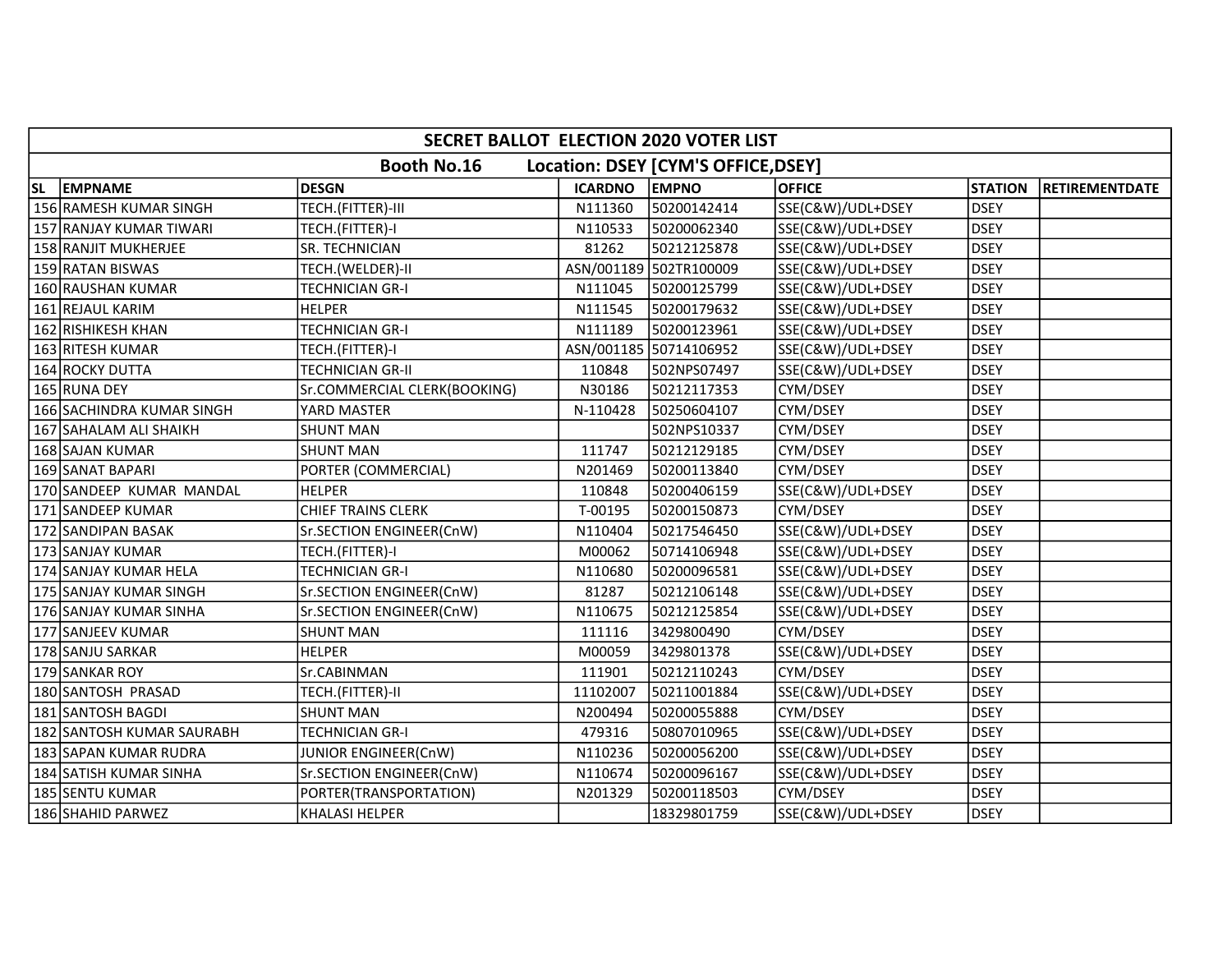| SECRET BALLOT ELECTION 2020 VOTER LIST |                              |                           |                |                                     |                   |                |                       |  |
|----------------------------------------|------------------------------|---------------------------|----------------|-------------------------------------|-------------------|----------------|-----------------------|--|
|                                        |                              | <b>Booth No.16</b>        |                | Location: DSEY [CYM'S OFFICE, DSEY] |                   |                |                       |  |
| <b>SL</b>                              | <b>EMPNAME</b>               | <b>DESGN</b>              | <b>ICARDNO</b> | <b>EMPNO</b>                        | <b>OFFICE</b>     | <b>STATION</b> | <b>RETIREMENTDATE</b> |  |
|                                        | 187 SHAJAHAN ANSARI          | TECHNICIAN GR-I           | N110535        | 50200089321                         | SSE(C&W)/UDL+DSEY | <b>DSEY</b>    |                       |  |
|                                        | 188 SHAMBHU NATH PAUL        | <b>SHUNT MAN</b>          | 112908         | 50212113116                         | CYM/DSEY          | <b>DSEY</b>    |                       |  |
|                                        | 189 SHANKAR BAHADUR THAPA    | SR. TECHNICIAN            | 81198          | 50212095977                         | SSE(C&W)/UDL+DSEY | <b>DSEY</b>    |                       |  |
|                                        | 190 SHANKAR KUMAR            | TECHNICIAN GR-I           | N111042        | 50200125751                         | SSE(C&W)/UDL+DSEY | <b>DSEY</b>    |                       |  |
|                                        | 191 SHANKAR KUMAR            | <b>HELPER</b>             | 111642         | 502NPS06860                         | SSE(C&W)/UDL+DSEY | <b>DSEY</b>    |                       |  |
|                                        | 192 SHEKHAR MADHUP           | YARD MASTER               | 113399         | 50200011617                         | CYM/DSEY          | <b>DSEY</b>    |                       |  |
|                                        | 193 SHIB NATH MONDAL         | PORTER(TRANSPORTATION)    | 111755         | 50212110474                         | CYM/DSEY          | <b>DSEY</b>    |                       |  |
|                                        | 194 SHIBU KUMAR SAW          | TECHNICIAN GR-II          | M00058         | 50200002136                         | SSE(C&W)/UDL+DSEY | <b>DSEY</b>    |                       |  |
|                                        | 195 SHILENDRA KUMAR SAH      | Sr.CABINMAN               | N201794        | 50212103718                         | CYM/DSEY          | <b>DSEY</b>    |                       |  |
|                                        | 196 SHIV SHANKAR             | <b>TECHNICIAN GR-I</b>    | N111108        | 50200123924                         | SSE(C&W)/UDL+DSEY | <b>DSEY</b>    |                       |  |
|                                        | 197 SHIVENDU DEY             | PORTER(TRANSPORTATION)    |                | 502NPS09678                         | CYM/DSEY          | <b>DSEY</b>    |                       |  |
|                                        | 198 SHYAM CHARAN KISKU       | <b>TECHNICIAN GR-I</b>    | N110477        | 50200036456                         | SSE(C&W)/UDL+DSEY | <b>DSEY</b>    |                       |  |
|                                        | 199 SHYAM KISHOR SINGH       | TECH.(WELDER)-I           | N111043        | 50200125775                         | SSE(C&W)/UDL+DSEY | <b>DSEY</b>    |                       |  |
|                                        | 200 SHYAMAL PATHAK           | TECH.(WELDER)-I           | N110817        | 50200096738                         | SSE(C&W)/UDL+DSEY | <b>DSEY</b>    |                       |  |
|                                        | 201 SK AMIR                  | <b>TECHNICIAN GR-I</b>    | 8164           | 50212105090                         | SSE(C&W)/UDL+DSEY | <b>DSEY</b>    |                       |  |
|                                        | 202 SK ANOWAR                | Sr.SECTION ENGINEER(CnW)  | 81251          | 50212130138                         | SSE(C&W)/UDL+DSEY | <b>DSEY</b>    |                       |  |
|                                        | 203 SNEHASHIS CHATTOPADHYAY  | SR. TECHNICIAN            | 81141          | 50212125908                         | SSE(C&W)/UDL+DSEY | <b>DSEY</b>    |                       |  |
|                                        | 204 SOHAN KUMAR HELA         | KHALASI HELPER            |                | 3429802759                          | SSE(C&W)/UDL+DSEY | <b>DSEY</b>    |                       |  |
|                                        | 205 SOMENATH BHANDARY        | TECH.(WELDER)-I           | 81215          | 50212118187                         | SSE(C&W)/UDL+DSEY | <b>DSEY</b>    |                       |  |
|                                        | 206 SOMIT KUMAR MUKHERJEE    | TECHNICIAN GR-I           | N110514        | 50200045860                         | SSE(C&W)/UDL+DSEY | <b>DSEY</b>    |                       |  |
|                                        | 207 SONU HELA                | PORTER(TRANSPORTATION)    | N201330        | 50200115447                         | CYM/DSEY          | <b>DSEY</b>    |                       |  |
|                                        | 208 SOURAV MUKHERJEE         | Sr.TECH(FITTER)           | N110506        | 50200044866                         | SSE(C&W)/UDL+DSEY | <b>DSEY</b>    |                       |  |
|                                        | 209 SRI DHAR YADAV           | Sr.TECH(WELDER)           | 81212          | 50212101242                         | SSE(C&W)/UDL+DSEY | <b>DSEY</b>    |                       |  |
|                                        | 210 SRIKANTA DAS             | TECH.(FITTER)-II          | N110698        | 50200111429                         | SSE(C&W)/UDL+DSEY | <b>DSEY</b>    |                       |  |
|                                        | 211 SUBHASHISH GHOSH         | SR. TECHNICIAN            | 81263          | 50212125891                         | SSE(C&W)/UDL+DSEY | <b>DSEY</b>    |                       |  |
|                                        | 212 SUBHASISH BAG            | <b>CHIEF TRAINS CLERK</b> | N200630        | 50200031537                         | CYM/DSEY          | <b>DSEY</b>    |                       |  |
|                                        | 213 SUBODH KUMAR             | TECH.(FITTER)-II          | N111112        | 50200122531                         | SSE(C&W)/UDL+DSEY | <b>DSEY</b>    |                       |  |
|                                        | 214 SUBODH KUMAR CHAKRAVARTY | TECH.(FITTER)-II          | M00061         | 50714404473                         | SSE(C&W)/UDL+DSEY | <b>DSEY</b>    |                       |  |
|                                        | 215 SUBRATA GIRI             | <b>SHUNT MAN</b>          | N201323        | 50212114730                         | CYM/DSEY          | <b>DSEY</b>    |                       |  |
|                                        | 216 SUBRATA KUNDU            | <b>CHIEF TRAINS CLERK</b> | 110843         | 50212085959                         | CYM/DSEY          | <b>DSEY</b>    |                       |  |
|                                        | 217 SUDIPTA GOSWAMI          | TECH.(FITTER)-I           | N110509        | 50200045767                         | SSE(C&W)/UDL+DSEY | <b>DSEY</b>    |                       |  |